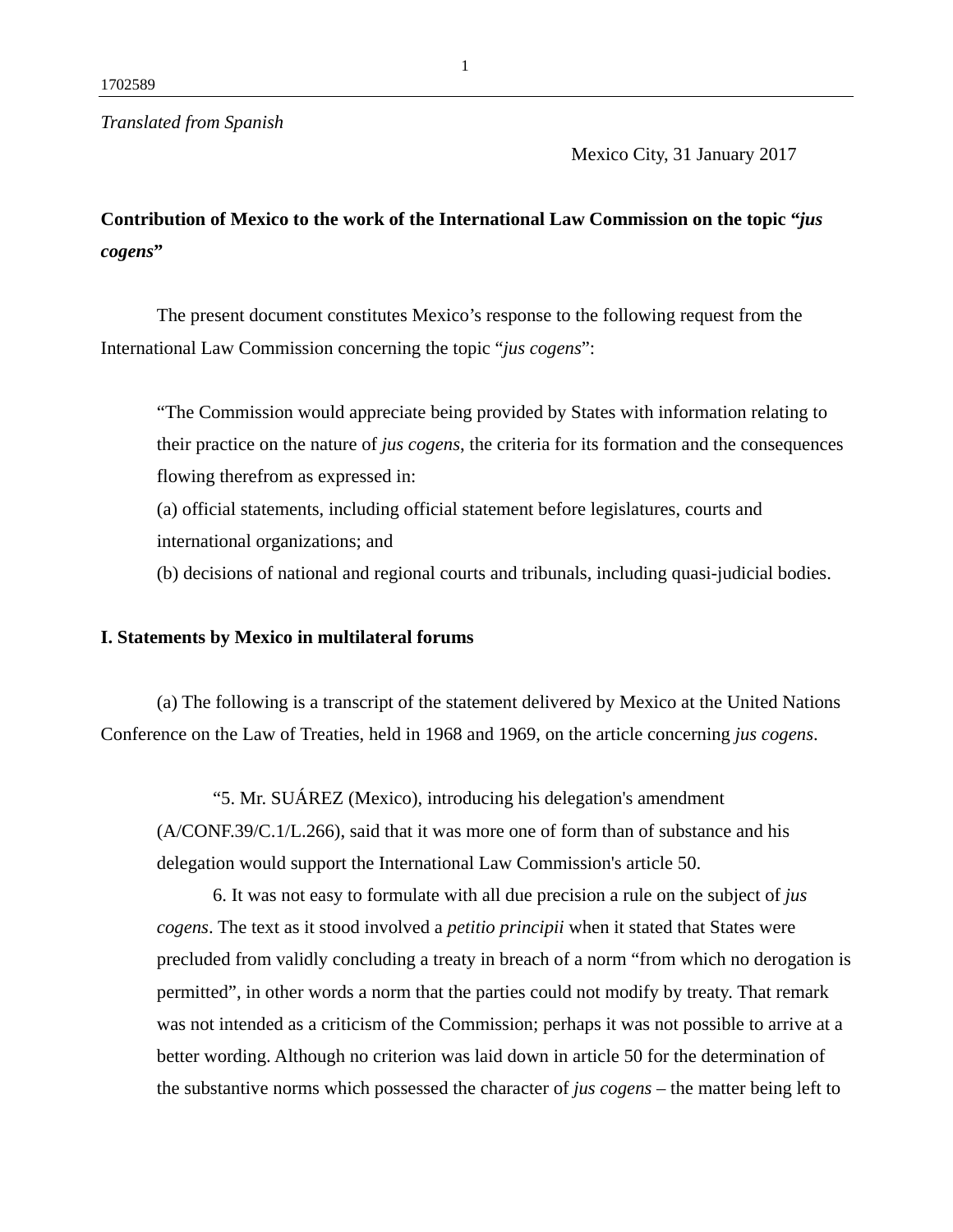State practice and to the case law of international courts – the character of those norms was beyond doubt.

 7. In municipal law, individuals could not contract out of legislative provisions which were a matter of public policy. In international law, the earliest writers, including the great Spanish forerunners and Grotius, had been deeply imbued with the principles of the then prevailing natural law. They had therefore postulated the existence of principles that were derived from reason, principles which were of absolute and permanent validity and from which human compacts could not derogate. Without attempting to formulate a strict definition suitable for inclusion in a treaty, he would suggest that the rules of *jus cogens* were those rules which derived from principles that the legal conscience of mankind deemed absolutely essential to coexistence in the international community at a given stage of its historical development.

 8. There had always been principles of *jus cogens*. Although few in number at the time when inter-State obligations were equally few, they had been increasing since and would continue to increase with the expansion of human, economic, social and political relations. The norms of *jus cogens* were variable in content and new ones were bound to emerge in the future, for which provision was made in article 61. Others might cease in due course to have the character of *jus cogens*, as had happened in Europe in regard to the doctrine of religious unity and the law of the feudal system.

 9. In view of the varying character of the rules of *jus cogens* it was essential to stress that the provisions of articles 50 and 61 did not have retroactive effect. The emergence of a new rule of *jus cogens* would preclude the conclusion in the future of any treaty in conflict with it; the effects already derived from earlier treaties, however, were not affected, in accordance with the general principle of non-retroactivity recognized in article 24, which the Committee had already approved. In that connexion, the provisions of article 67, paragraph 2 (b), were also relevant.

 10. The purpose of the Mexican amendment (A/CONF.39/C.1/L.266) was simply to introduce into article 50 an express provision embodying the non-retroactivity rule, which had been recognized by the International Law Commission. He would not press for a vote on it, but would merely ask that it be referred to the Drafting Committee." <sup>1</sup>

<sup>&</sup>lt;sup>1</sup> Official Records of the United Nations Conference on the Law of Treaties, first session, Vienna, 26 March to 24 May 1968, Summary records of the plenary meetings and of the meetings of the Committee of the Whole (A/CONF.39/11), 52nd meeting, 4 May 1968, paras. 5-10.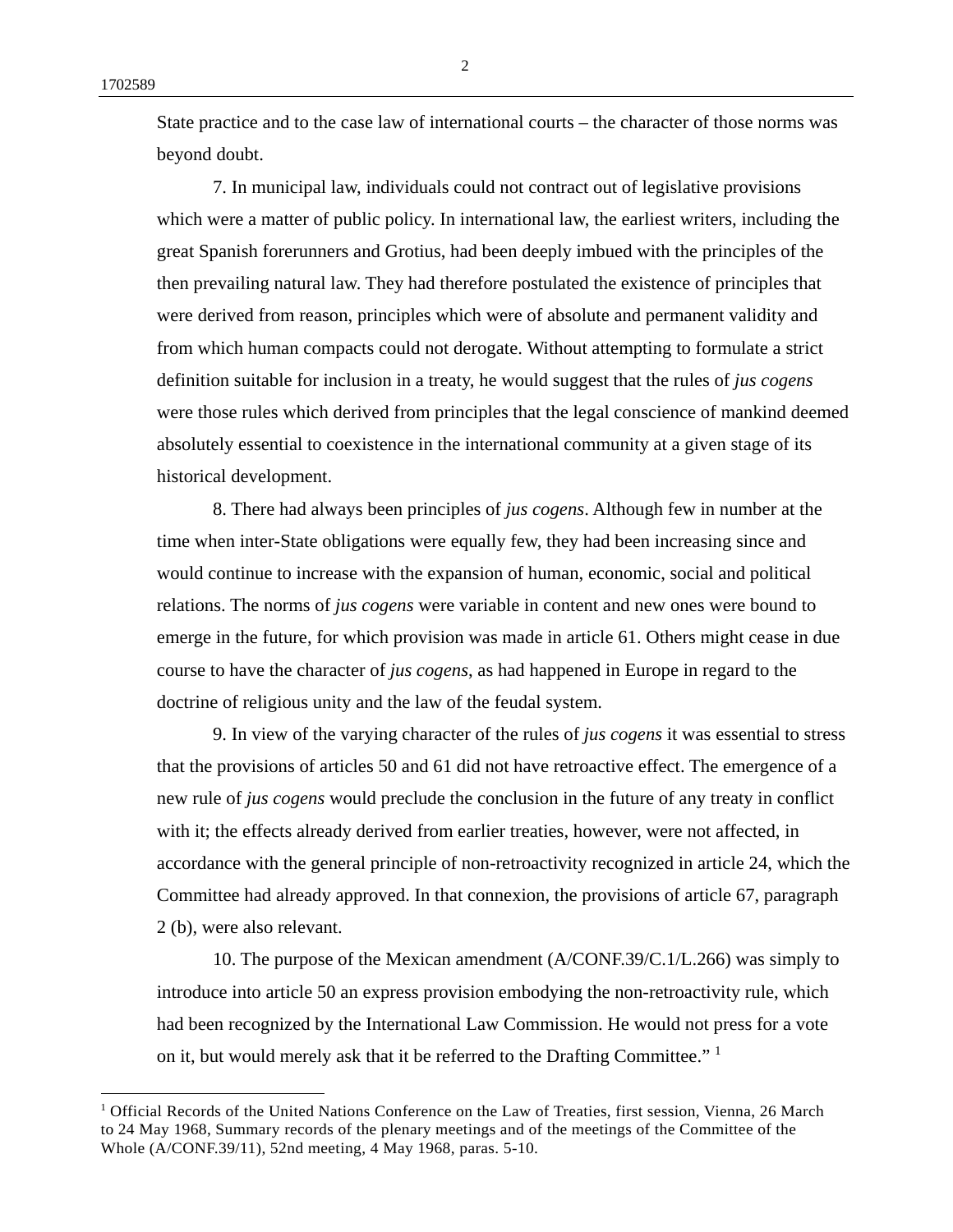1702589

(b) In the Sixth Committee debate on the report of the International Law Commission at the seventy-first session of the General Assembly (2016), Mexico stated the following:

 "Mexico wishes to thank the Special Rapporteur, Mr. Dire Tladi, for his excellent work over the past year. His first report provides a useful analysis of the historical evolution of the concept of *jus cogens*, its legal nature and the form and content of the Commission's future work on the topic. We agree that, given the nature of the topic, the best way to address the matter is in the form of conclusions and commentary thereto.

 We consider it appropriate for such conclusions to illustrate the nature, scope, formation and, above all, the legal effects of *jus cogens* norms. Given the peremptory nature of such norms, we also agree that it is important for the conclusions to take into account State practice, the decisions of international, regional and national tribunals and doctrine

 The inclusion of an indicative list of *jus cogens* norms in the draft text, provided it is not exhaustive, might be a very useful tool for identifying the content of *jus cogens*.

 Such an undertaking should be carried out carefully to avoid the list being considered a numerus clausus and to ensure that it reflected the various sources of international law, including court rulings, State practice and doctrine. This takes on particular relevance in respect of norms that comply with the elements of *jus cogens* but have not yet been the subject of court proceedings.

 We agree with the Special Rapporteur that if an illustrative list is not drawn up, the Commission will need to provide examples of *jus cogens* norms in the commentary in order to provide some guidance. In that case, the Commission must clearly identify the sources of its examples.

 Mexico considers that the draft conclusions should avoid deviating from article 53 of the Vienna Convention on the Law of Treaties; the language of draft conclusion 3, paragraph 1, should therefore be reconsidered.

 With regard to future work on the topic, the Special Rapporteur should address the sources of *jus cogens*, their relationship with *erga omnes* obligations and the non-derogable nature of their legal consequences, especially in cases of non-compliance or violations. We suggest that a study should be carried out on the emergence of new norms of *jus cogens* that

3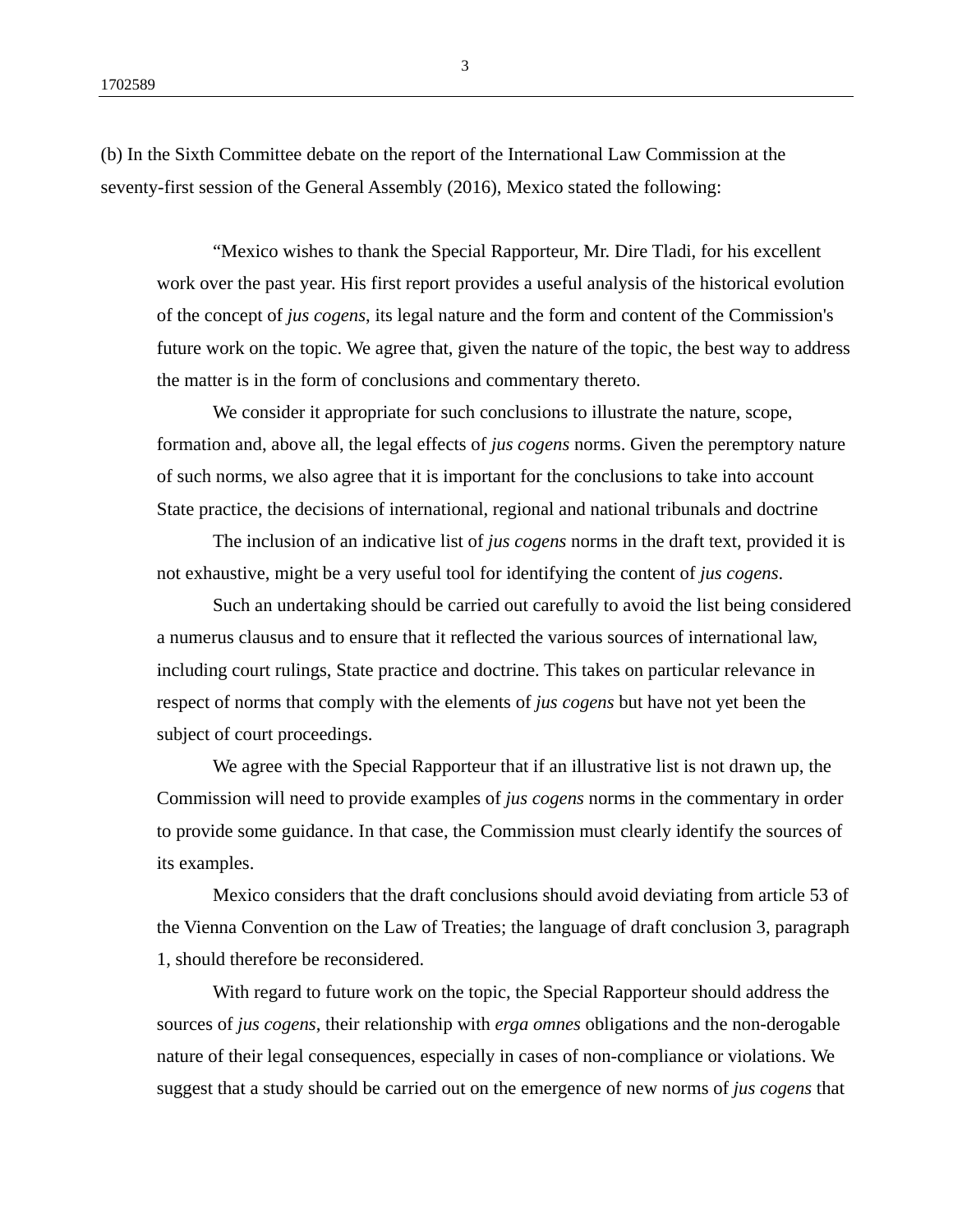derogate from earlier ones and their invalidating effects, including the question of who determines the existence of conflicting norms.

 Lastly, we hope that the treatment of the topic will be in harmony with other topics currently under consideration."

### **II. Statements by Mexico before international courts**

 (a) In June 1995 Mexico submitted written comments to the International Court of Justice, in the context of the request for an advisory opinion on the legality of the threat or use of nuclear weapons. In its submission, Mexico affirmed the *jus cogens* nature of the norms applicable to armed conflicts, to the maintenance of international peace and security and to the upholding of humanitarian principles, as follows:

 "7. Despite the fact that international law has been addressing the issue of nuclear weapons for some time, the establishment of an express prohibition on the use of such weapons has yet to meet with success. As will be demonstrated throughout this document, the absence of an express prohibition has proved irrelevant and, consequently, turn out to be insufficient to generate any presumption of the legality of the use or threat of the use of nuclear weapons. The norms applicable to armed conflicts and to the maintenance of international peace and security, which are of a legally binding nature for all the States (*jus cogens*), are more than sufficient to state without question that the use or threat of the use of nuclear weapons is under no circumstance permitted by international law.

[...]

 78. In light of the aforementioned considerations, in the opinion of the Government of Mexico the general principles codified in the Regulations annexed to the Hague Convention IV, the 1977 Protocol Additional to the Geneva Conventions of 1949 and in the Preamble of the Convention on Prohibitions or Restrictions on the Use of Certain Conventional Weapons Which May be Deemed to be Excessively Injurious or to have Indiscriminate Effects of 1980, are peremptory norms of general international law (*jus cogens*) as established by the Vienna Convention on the Law of Treaties of 1969.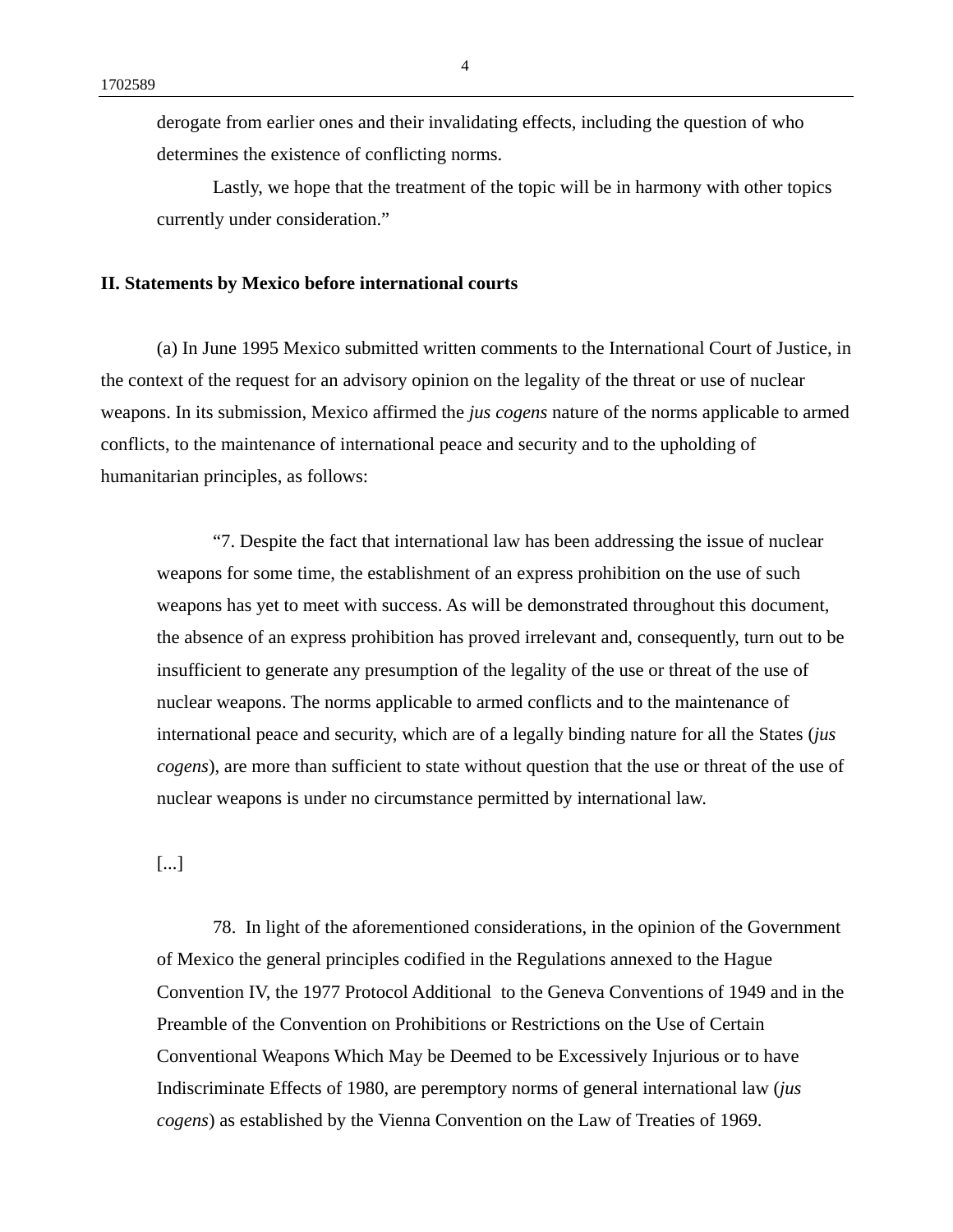# **Conclusions**

 79. The above paragraphs lead to the conclusion that in accordance with international law relating to the maintenance of international peace and security, to armed conflicts and to other obligations subscribed by the States on disarmament issues, the threat or use of nuclear weapons is not permitted by international law under any circumstances. The scope of the obligations that constitute the grounds for this conclusion make it evident that no circumstance whatsoever would justify the threat or use of nuclear weapons.

 80. The body of international law on which such a prohibition is based is made up of conventional and customary norms, including peremptory norms of general international law by virtue of which the threat or the use of weapons of mass destruction could not be legitimized. On the contrary, the treaties and resolutions of United Nations organs reinforced by the current status of applicability of norms on the maintenance of international peace and security, point to the ultimate goal of total elimination of all nuclear weapons."<sup>2</sup>

 (b) Mexico also referred to *jus cogens* norms in its 2002 request for an advisory opinion from the Inter-American Court of Human Rights concerning the juridical condition and rights of undocumented migrants:

 "In the context of the principle of equality before the law embodied in article II of the American Declaration, article 24 of the American Convention, article 7 of the Universal Declaration and article 26 of the [International] Covenant [of Civil and Political Rights ...] [...]

4) What is the nature today of the principle of non-discrimination and the right to equal and effective protection of the law in the hierarchy of norms established by general international law and, in this context, can they be considered to be the expression of norms of *ius cogens*? If the answer to the second question is affirmative, what are the legal effects for the OAS Member States, individually and collectively, in the context of the general obligation to respect and ensure, pursuant to article 2, paragraph 1, of the [International] Covenant [on Civil and Political

<sup>&</sup>lt;sup>2</sup> Note verbale dated 19 June 1995 from the Embassy of Mexico in the Netherlands to the International Court of Justice, paras. 7 and 78-80.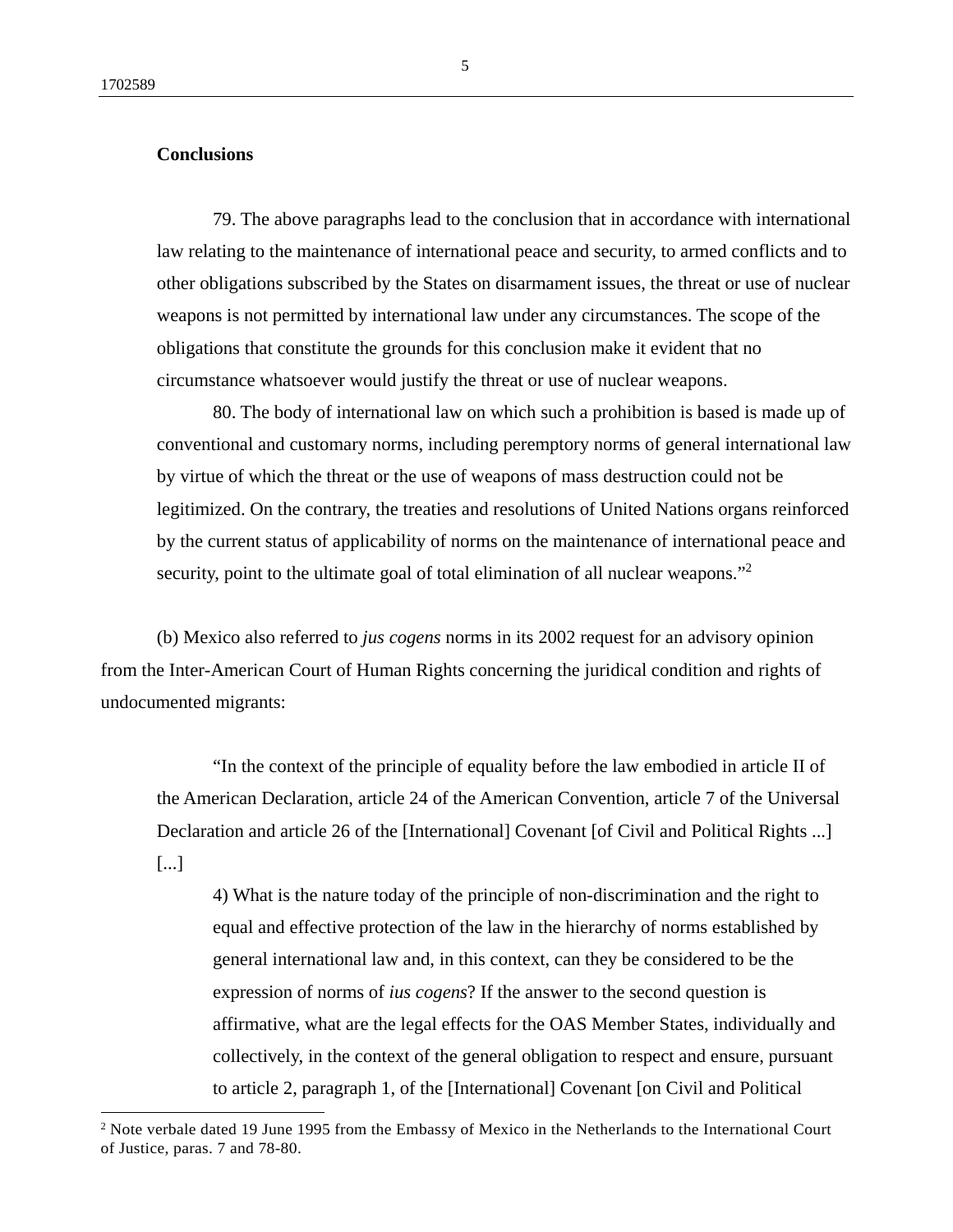Rights], compliance with the human rights referred to in articles 3 (l) and 17 of the OAS Charter?"3

#### **III. Decisions of regional courts**

 In response to a request from Mexico, the Inter-American Court of Human Rights issued advisory opinion OC-18/03 of 17 September 2003 on the juridical condition and rights of undocumented migrants, in which it ruled that the fundamental principle of equality and nondiscrimination fell within the sphere of *jus cogens*:

 "98. Originally, the concept of *jus cogens* was linked specifically to the law of treaties. As *jus cogens* is formulated in article 53 of the Vienna Convention on the Law of Treaties, "[a] treaty is void if, at the time of its conclusion, it conflicts with a peremptory norm of general international law". Likewise, article 64 of the Convention refers to *jus cogens superviniente*, when it indicates that "[i]f a new peremptory norm of general international law emerges, any existing treaty which is in conflict with that norm becomes void and terminates." *Jus cogens* has been developed by international case law and legal writings.

 99. In its development and by its definition, *jus cogens* is not limited to treaty law. The sphere of *jus cogens* has expanded to encompass general international law, including all legal acts. *Jus cogens* has also emerged in the law of the international responsibility of States and, finally, has had an influence on the basic principles of the international legal order.

 100. In particular, when referring to the obligation to respect and ensure human rights, regardless of which of those rights are recognized by each State in domestic or international norms, the Court considers it clear that all States, as members of the international community, must comply with these obligations without any discrimination; this is intrinsically related to the right to equal protection before the law, which, in turn, derives "directly from the oneness of the human family and is linked to the essential dignity of the individual." The principle of equality before the law and non-discrimination permeates every act of the powers of the State, in all their manifestations, related to respecting and ensuring human rights. Indeed, this principle may be considered peremptory under general international law, inasmuch as it applies to all States, whether or not they are

<sup>&</sup>lt;sup>3</sup> Inter-American Court of Human Rights, advisory opinion OC-18/03 of 17 September 2003 on the juridical condition and rights of undocumented migrants, para. 4.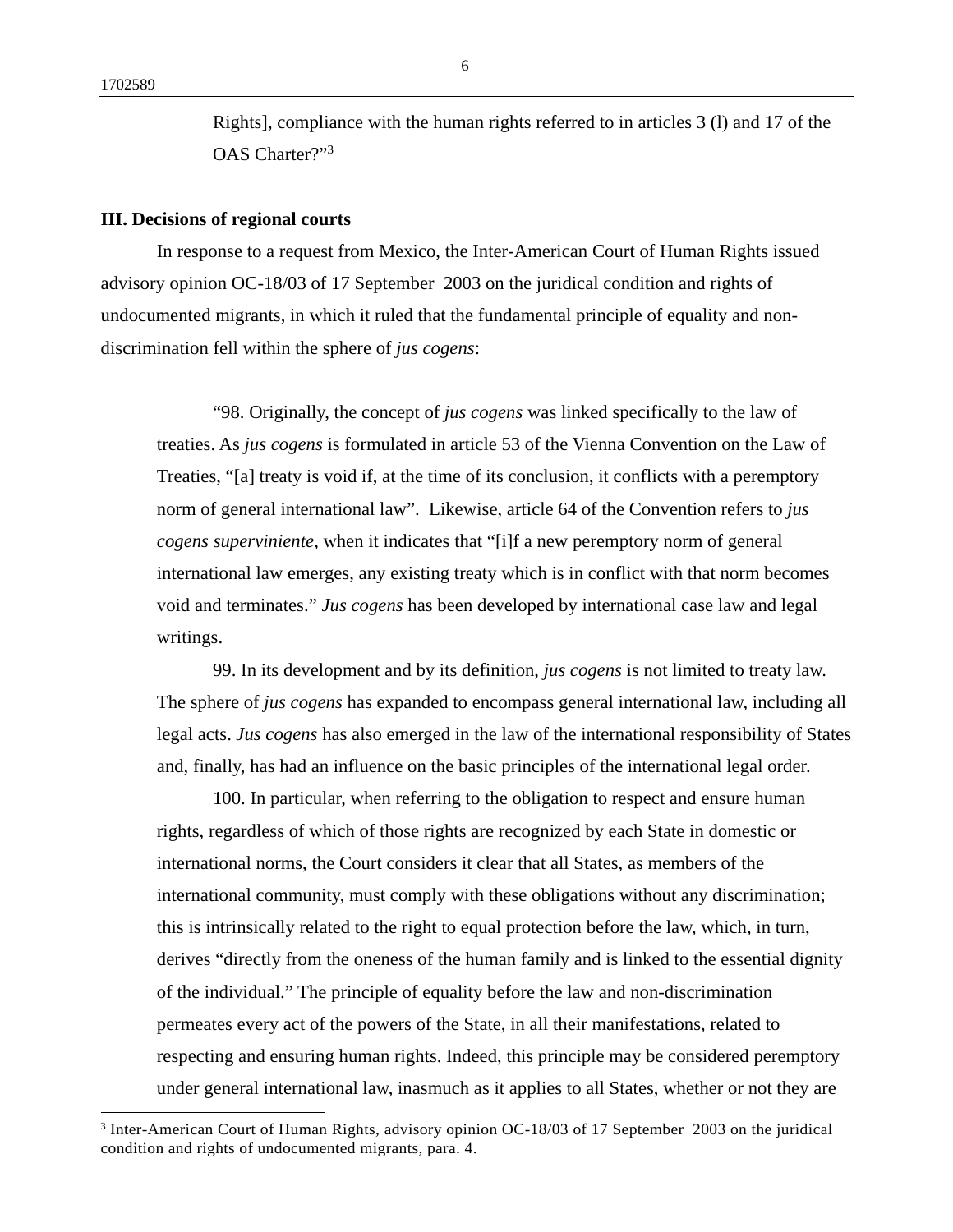party to a specific international treaty, and gives rise to effects with regard to third parties, including individuals. This implies that the State, both internationally and in its domestic legal system, and by means of the acts of any of its powers or of third parties who act under its tolerance, acquiescence or negligence, cannot behave in a way that is contrary to the principle of equality and non-discrimination, to the detriment of a determined group of persons."4

## **IV. Decisions of national courts**

**(a)** The following findings by the Supreme Court of Justice recognize the *jus cogens* character of the prohibition of torture.<sup>5</sup>

*1. "Torture constitutes a special, more serious category that gives rise to an* 

i. In 2013 the Supreme Court of Justice issued the following opinions:

*obligation of strict scrutiny in accordance with national and international standards. The prohibition of torture as an absolute right is recognized and protected as jus cogens in line with the constitutional and treaty-based framework. In that regard, article 22, paragraph 1, of the Political Constitution of the United Mexican States prohibits torture and article 29 of the Federal Constitution emphasizes that the prohibition of torture and the protection of personal integrity are rights that may not be suspended or restricted under any circumstances, including in the event of invasion, serious disturbance of public order or any other circumstance that places the public in grave danger or in a situation of conflict. The protection of the legal right to personal integrity is the primary objective of the prohibition of torture and other cruel, inhuman or degrading treatment or punishment, as also envisaged in article 5 of the Universal Declaration of Human Rights and article 7 of the International Covenant on Civil and Political Rights. The obligations assumed by Mexico under the Inter-American Convention to Prevent and Punish Torture include the obligations to criminalize torture, investigate all claims or allegations of torture and exclude any evidence obtained through torture. Torture therefore constitutes a special, more serious category that requires careful analysis in accordance with national and international standards with regard to its impact both as a human rights violation and as a crime. "<sup>6</sup>*

l

<sup>4</sup> Ibid. paras. 97-101.

<sup>5</sup> Some local courts have held that the prohibition of torture has the character of *jus cogens:* see ninth district court of the state of Guanajuato, *amparo indirecto* 815/2012, 11 September 2013; and ninth district court of the state of Guanajuato, case No. 24/2014, 27 October 2015.

<sup>6</sup> Supreme Court of Justice, *amparo en revisión* No. 703/2012, 6 November 2013, separate opinion, tenth session, court of the first instance, chamber, Gaceta del Semanario Judicial de la Federación (Weekly Judicial Gazette), vol. I, 23 May 2014, opinion 1a, CCV/2014 (10a), p. 561.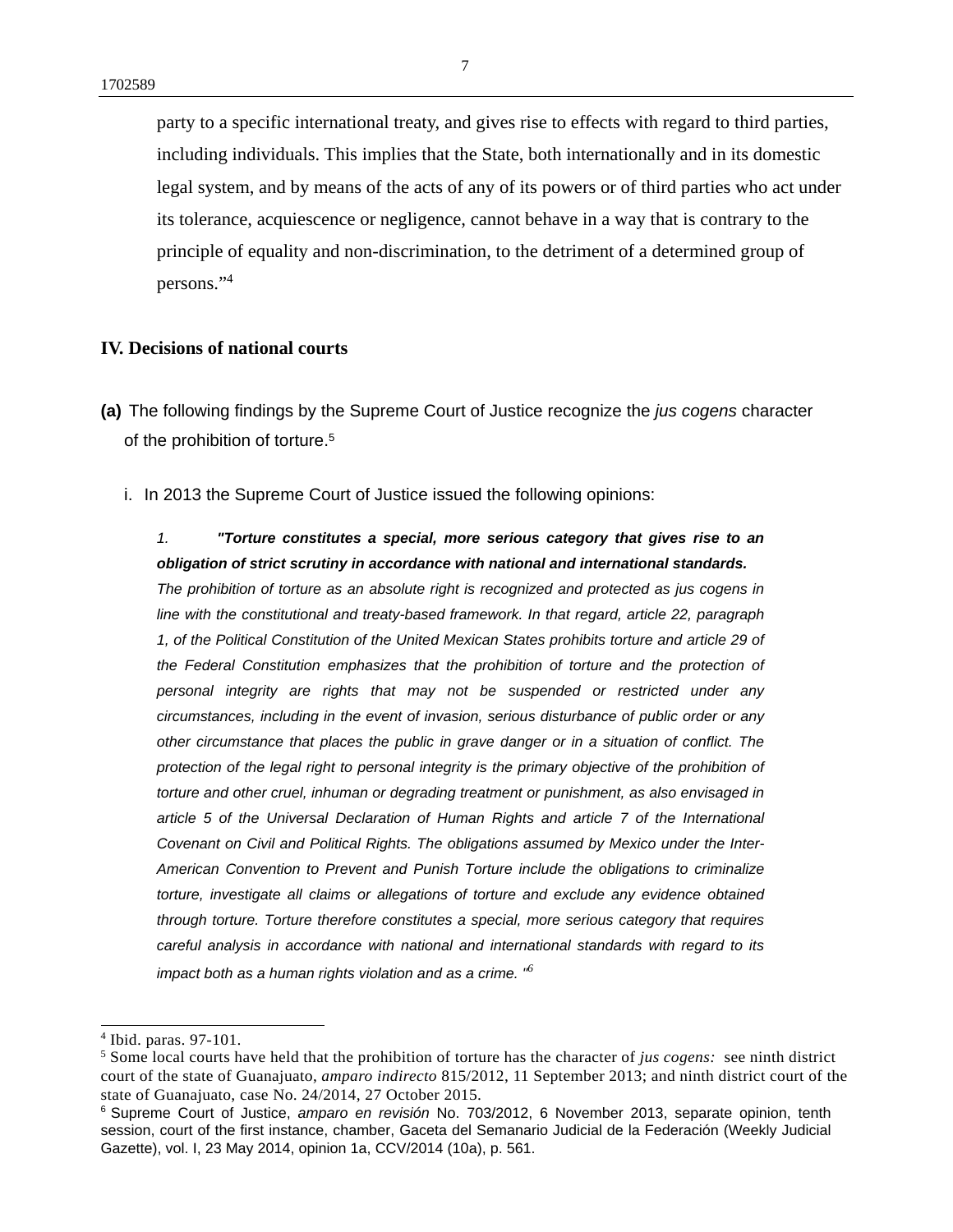*2. "The prohibition of torture, including the meaning and scope of that prohibition, constitutes an absolute right; the consequences and effects of torture stem from its impact both as a human rights violation and as a crime.*

*In accordance with the constitutional and treaty-based framework, the prohibition of torture is*  recognized and protected as an absolute right which falls within the sphere of international *jus cogens; the consequences and effects of torture have an impact in two areas, both as a human rights violation and as a crime. In this regard, the first chamber of the Supreme Court of Justice has held that: 1. Persons who claim to have been victims of torture have the right to prompt action by the authorities to ensure that their claim is investigated and, where appropriate, prosecuted; in this regard, the authorities have an obligation to investigate torture and, where appropriate, prosecute it as a crime, and to conduct the necessary investigations with all due diligence to determine responsibility. 2. The obligation to protect this right is incumbent upon all the national authorities, not only those which are called upon to investigate or try such cases. 3. Bearing in mind the pro homine principle, for the purposes of this right, any type of report or information relating to torture which is brought to the attention of any authorities in the course of their duties must be treated as a complaint about an act of torture. 4. When a person has been subjected to coercion as a means of breaking down resistance, evidence obtained in such manner must be excluded. "<sup>7</sup>*

ii. In judgement No. 4530/2014 of 30 September 2015, the Supreme Court of Justice ruled as follows:

*"Matters which form part of the constitutional order governed by constitutional interpretation in our country,*  including the prohibition of torture, involving the protection of personal integrity, as a human right, cannot be *suspended or restricted under any circumstances. The right not to be subjected to torture or to cruel, inhuman or degrading treatment or punishment is therefore an absolute right with the character of jus cogens. Accordingly, the authorities have an obligation to prevent, investigate and punish torture. [...] It is important to note that pursuant to article 7 of the Rome Statute of the International Criminal Court, a* 

*provision which is in force in the Mexican legal system, torture is an offence or a crime against humanity when committed as part of a widespread or systematic attack directed against any civilian population, with knowledge of the attack. This even more clearly highlights the significance of torture as an act violating human rights, the practice of which is rejected by the international community. It is therefore clear that, in* line with the constitutional and treaty-based framework, the prohibition of torture is recognized and *protected as an absolute right which falls within the sphere of international jus cogens. [..]*

*In this regard, the Inter-American Court of Human rights has emphasized that torture and cruel, inhuman or*  degrading punishment or treatment are strictly prohibited under international human rights law. The

 $\frac{1}{7}$  Ibid. page 562.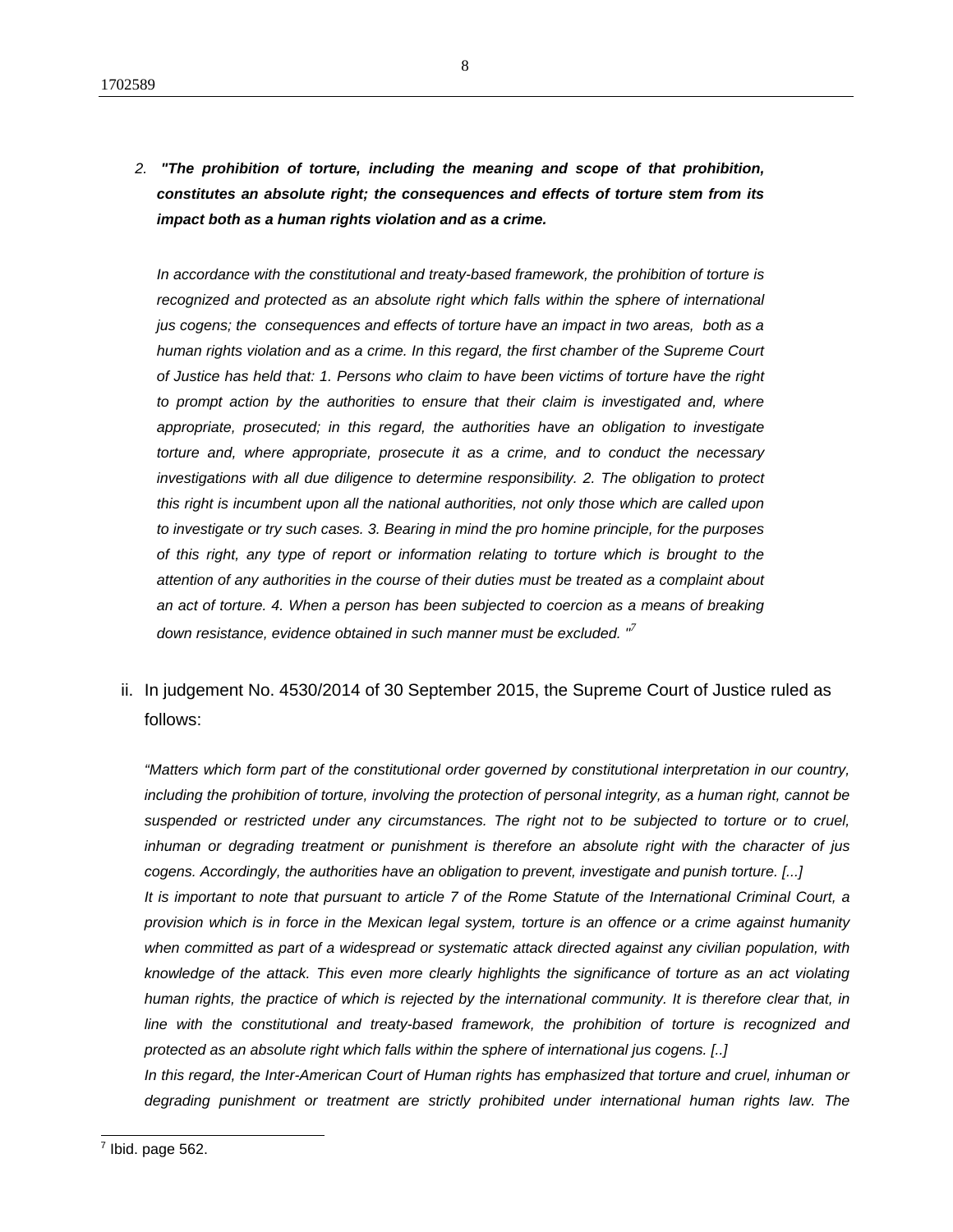*prohibition of torture and cruel, inhuman or degrading punishment or treatment is therefore absolute and non-derogable, even under the most difficult circumstances, such as war, threat of war, combating terrorism and other crimes, martial law or state of emergency, civil unrest or conflict, suspension of constitutional guarantees, internal political instability or other public emergencies or disasters. It is thus a prohibition which falls within the sphere of international jus cogens. This interpretation is in line with universal and*  regional treaties establishing that prohibition and the non-derogable right not to be subjected to any form of *torture. Numerous international instruments enshrine this right and reaffirm the same prohibition, including under international humanitarian law. [...]*

*That is why international law encompasses various treaty and declaratory instruments which absolutely prohibit the practice of torture and other cruel, inhuman or degrading treatment or punishment, owing to their gravity and ability to degrade individual autonomy and human dignity. This prohibition has come to be considered as a norm of jus cogens, an absolute right which by its very nature is non-negotiable. [ … ]*

 *The foregoing considerations are valid because, in line with the constitutional and treaty-based framework, the prohibition of torture is recognized and protected as an absolute right that falls within the sphere of international jus cogens. The consequences and effects of torture therefore have an impact in two areas: both as a human rights violation and as a crime. "<sup>8</sup>*

**(b)** At the federal level, the collegiate circuit courts recognized in 2016 that the guarantee of free assistance by a translator or interpreter for persons who do not understand or speak the language of a court constitutes a norm of *jus cogens*. The relevant opinion reads as follows:

*"Due process for migrants in labour cases. The minimum guarantees entail the obligation of the labour court to appoint a translator or interpreter for an employer or worker who does not understand or speak Spanish.* 

*The human right to due process has been reinforced by legal interpretations at both the local and the international levels, and is now understood from two angles, one procedural and the other substantive: the first refers to the essential procedural formalities and the second, to certain constitutionally protected rights, as the appropriate means to guarantee the substantive rights recognized under the Constitution. Since the purpose of due process is to achieve a just decision, a minimum set of requirements must be observed without fail in all court proceedings, in order to ensure the full and effective access of the accused to legal protection. These minimum guarantees have an impact on the determination of individual rights and obligations in all legal matters, not least those referred to in article 8, paragraph 2 of the Inter-American Convention on Human Rights, and include the right to be assisted, free of charge, by a translator or interpreter, if the person does not understand or speak the language of the court; they are not exclusive to the criminal sphere, but are also relevant to labour, civil, fiscal and all* 

<sup>8</sup> Supreme Court of Justice, *amparo directo en revisión* 4530/2014, 30 September 2015, pp. 25, 27, 29, 36 and 43. This view has been reiterated in other rulings (3669/2014, 5880/2014, 4578/2014 y 1088/2015).